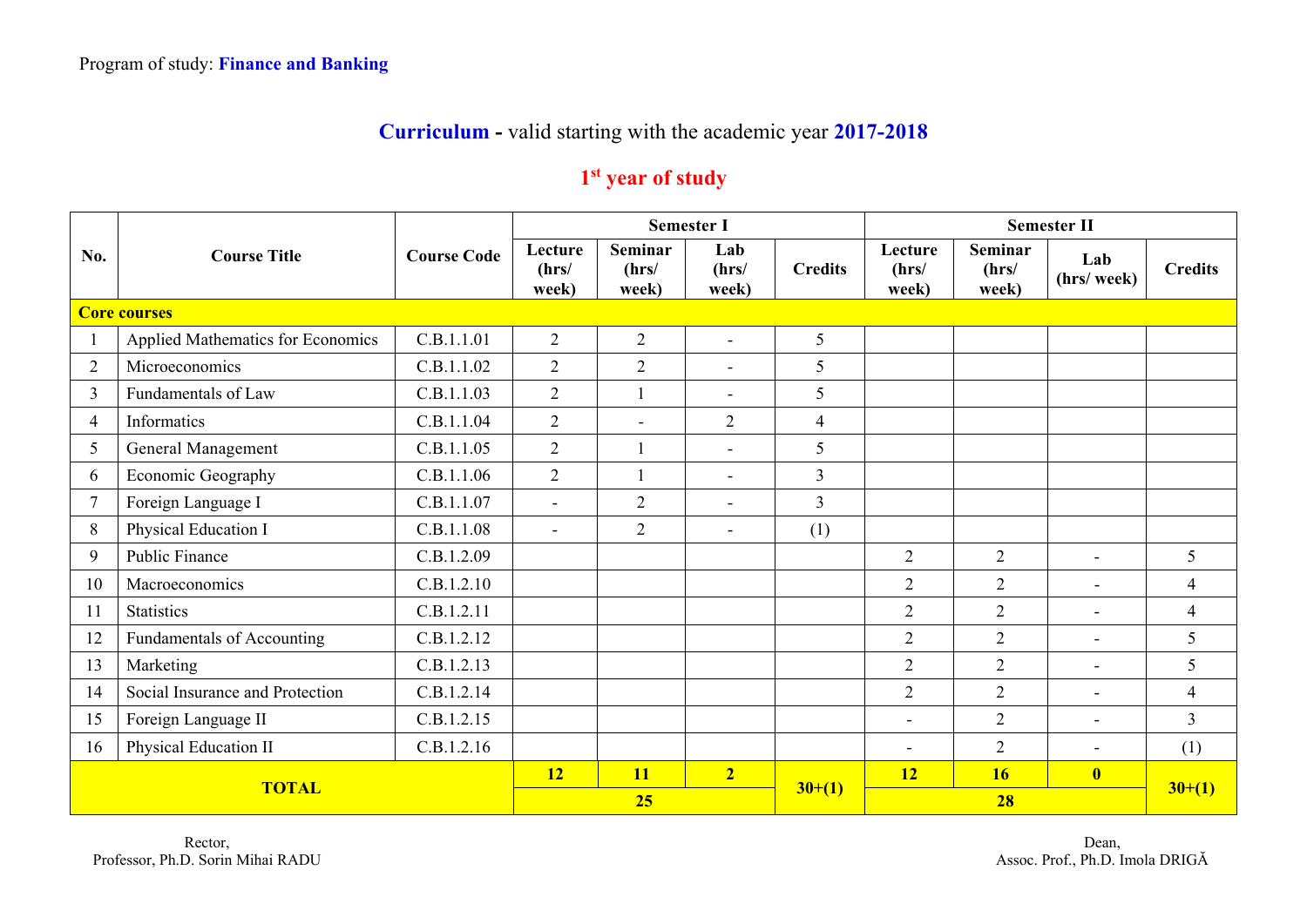## **2nd year of study**

|                                         |                                                                        | Course<br>Code           |                           | <b>Semester III</b>              |                         |                | <b>Semester IV</b>        |                                  |                          |                |
|-----------------------------------------|------------------------------------------------------------------------|--------------------------|---------------------------|----------------------------------|-------------------------|----------------|---------------------------|----------------------------------|--------------------------|----------------|
| No.                                     | <b>Course Title</b>                                                    |                          | Lecture<br>(hrs/<br>week) | <b>Seminar</b><br>(hrs/<br>week) | Lab<br>(hrs/<br>week)   | <b>Credits</b> | Lecture<br>(hrs/<br>week) | <b>Seminar</b><br>(hrs/<br>week) | Lab<br>(hrs/<br>week)    | <b>Credits</b> |
|                                         | <b>Core courses</b>                                                    |                          |                           |                                  |                         |                |                           |                                  |                          |                |
|                                         | <b>Insurance and Reinsurance</b>                                       | C.B.2.1.01               | $\overline{2}$            | $\mathfrak{2}$                   | $\blacksquare$          | 5              |                           |                                  |                          |                |
| $\overline{2}$                          | <b>Financial Investments</b>                                           | C.B.2.1.02               | $\overline{2}$            | $\overline{2}$                   | $\overline{a}$          | $\overline{4}$ |                           |                                  |                          |                |
| $\overline{3}$                          | Operations of Credit Institutions                                      | C.B.2.1.03               | $\overline{2}$            | $\overline{2}$                   | $\blacksquare$          | 5              |                           |                                  |                          |                |
| $\overline{4}$                          | Financial Accounting                                                   | C.B.2.1.04               | $\overline{2}$            | $\overline{2}$                   | $\blacksquare$          | 5              |                           |                                  |                          |                |
| 5                                       | <b>Business Law</b>                                                    | C.B.2.1.05               | $\overline{2}$            |                                  | $\overline{a}$          | 5              |                           |                                  |                          |                |
| 6                                       | Foreign Language III                                                   | C.B.2.1.06               | $\mathbf{r}$              | $\overline{2}$                   | $\blacksquare$          | $\overline{2}$ |                           |                                  |                          |                |
| $\overline{7}$                          | Physical Education III                                                 | C.B.2.1.07               | $\sim$                    |                                  | $\blacksquare$          | (1)            |                           |                                  |                          |                |
| 8                                       | Econometrics                                                           | C.B.2.2.08               |                           |                                  |                         |                | $\overline{2}$            | 2                                | $\overline{\phantom{0}}$ | 5              |
| 9                                       | Managerial Control                                                     | C.B.2.2.09               |                           |                                  |                         |                | $\overline{2}$            | $\overline{2}$                   | $\blacksquare$           | 5              |
| 10                                      | Corporate Financial Management                                         | C.B.2.2.10               |                           |                                  |                         |                | $\overline{2}$            | $\overline{2}$                   | $\overline{a}$           | 5              |
| 11                                      | <b>Banking Products and Services</b>                                   | C.B.2.2.11               |                           |                                  |                         |                | $\overline{2}$            | 2                                | $\blacksquare$           | 5              |
| 12                                      | Money and Credit                                                       | C.B.2.2.12               |                           |                                  |                         |                | $\overline{2}$            | $\overline{2}$                   | $\overline{a}$           | $\overline{4}$ |
| 13                                      | Physical Education IV                                                  | C.B.2.2.13               |                           |                                  |                         |                | $\overline{\phantom{a}}$  | $\mathbf{1}$                     |                          | (1)            |
| 14                                      | Internship                                                             | C.B.2.2.14               |                           |                                  |                         |                |                           |                                  | 90 <sub>h</sub>          | $\overline{3}$ |
| <b>Elective courses</b>                 |                                                                        |                          |                           |                                  |                         |                |                           |                                  |                          |                |
| 15.1<br>15.2                            | Managerial Accounting /<br>Financial Management of Public Institutions | C.B.2.1.15<br>C.B.2.1.16 | $\overline{2}$            | 2                                |                         | $\overline{4}$ |                           |                                  |                          |                |
| 16.1                                    | Management Information Systems Development/                            | C.B.2.2.17               |                           |                                  |                         |                | $\mathbf{2}$              |                                  | $\overline{2}$           | $\overline{3}$ |
| 16.2                                    | Databases                                                              | C.B.2.2.18               |                           |                                  |                         |                |                           |                                  |                          |                |
| <b>Optional courses</b>                 |                                                                        |                          |                           |                                  |                         |                |                           |                                  |                          |                |
| 17<br>C.B.2.1.19<br>Corporate Economics |                                                                        | (2)                      | (1)                       | $\overline{\phantom{a}}$         | (3)                     |                |                           |                                  |                          |                |
| <b>TOTAL</b>                            |                                                                        |                          | <b>12</b>                 | 14                               | $\overline{\mathbf{0}}$ | $30+(1)$       | 12                        | <b>11</b>                        | $\overline{2}$           | $30+(1)$       |
|                                         |                                                                        |                          | 26                        |                                  |                         |                | 25                        |                                  |                          |                |